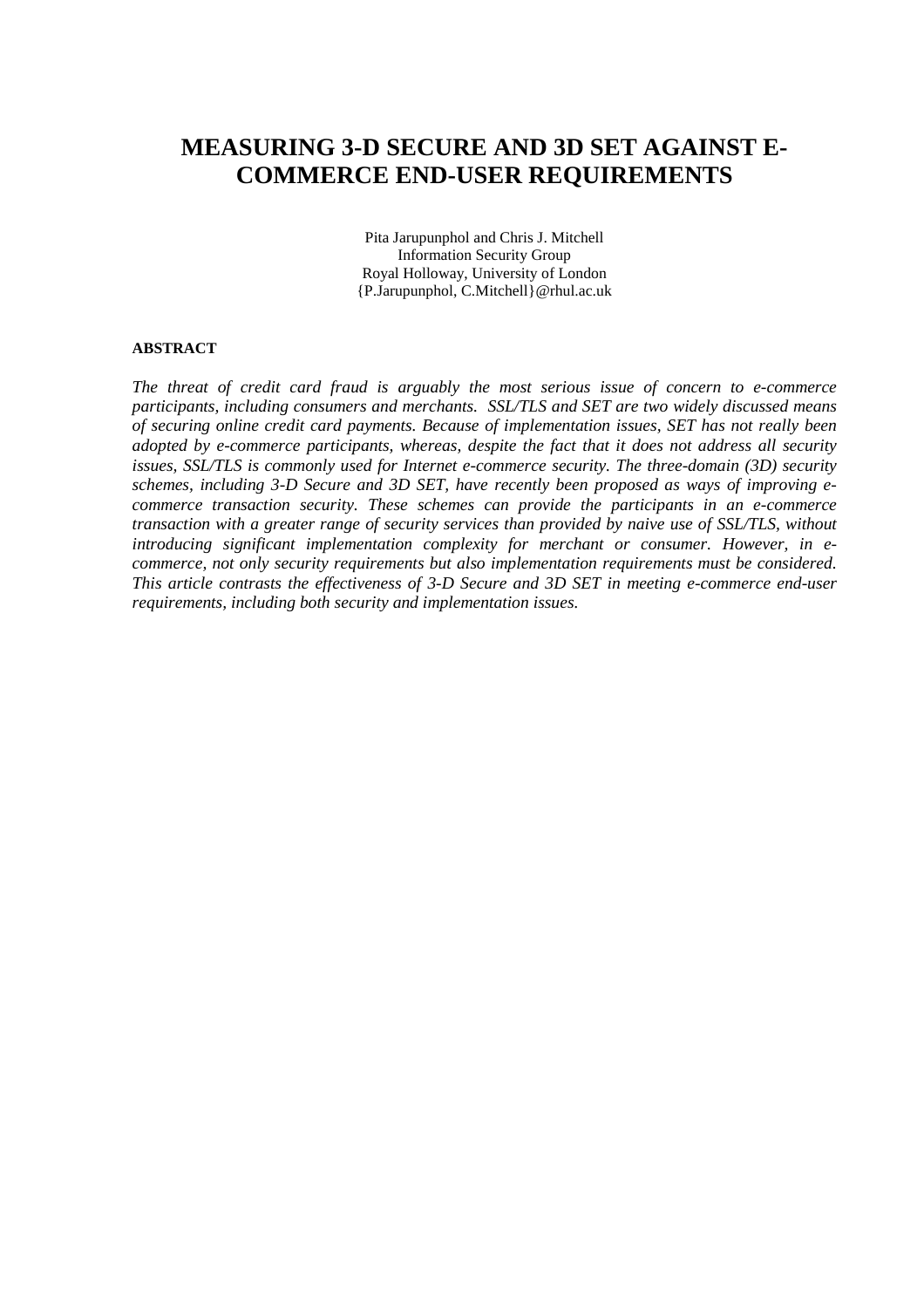## **1. INTRODUCTION**

Electronic commerce or e-commerce provides participants, including consumers and merchants, with a number of benefits, such as convenience and time savings. E-commerce transactions can be categorised into business to business (B2B), business to consumer (B2C), consumer to consumer (C2C), and public/private sectors to government (Hassler, 2001); we focus on B2C transactions in this paper.

In B2C transactions, the credit card is the most widely used method of payment for Internet ecommerce transactions (Treese and Stewart, 1998). According to an Internet shopping habits survey conducted by Survey.Net (http://www.survey.net), 36% of Internet users purchase goods by transmitting their credit card number via a secure form; the percentages for other payment methods are significantly lower. Given that the debit/credit card is the primary means for consumers to purchase products or services online, the possible compromise of credit card numbers is a serious threat to the consumer (Jarupunphol and Mitchell, 2001).

As has already been discussed in elsewhere (see, for example, Bellman et al., 1999; Jarupunphol, 2001; Jarupunphol, 2002a), many consumers perceive e-commerce as being riskier than other shopping methods. These consumers are particularly concerned that their financial information, such as their credit card numbers, may be compromised.

Moreover, not only do numerous consumers perceive that shopping via e-commerce is particularly risky, but also a number of e-commerce business organisations believing that the likelihood of fraud in e-commerce is higher than for non e-commerce transactions. According to the Information Security Breaches Survey (DTI, 2002), some business opinions regarding e-commerce security are as follows.

- 61% of UK businesses believe that e-commerce systems are more of a target for fraud than non e-commerce systems,
- 32% believe that e-commerce and non e-commerce systems are equally a target for fraud, and
- only 7% think that e-commerce systems are less of a target for fraud than non e-commerce systems.

Consequently, various methods have been proposed to address the security risks arising in ecommerce.

Secure Socket Layer (SSL) or the SSL-based protocol Transport Layer Security (TLS) (Rescorla, 2001) are almost always used in preference to Secure Electronic Transaction (SET) (Merkow et al., 1998; SET, 1997a; SET, 1997b) for Internet e-commerce transaction security. This is primarily because, despite comprehensively meeting all security requirements, SET fails to meet end-user implementation requirements. SSL/TLS, on the other hand, whilst being simple to implement, does not meet all the end-user security requirements. Recently, the three-domain (3D) architecture (Wrona et al., 2001) has been introduced to try and meet both security and implementation requirements. Two main examples of 3D schemes have been proposed, namely 3-Domain Secure (Gpayments, 2002; Visa 3-D Secure, 2001a; Visa 3-D Secure, 2001b), which builds on the SSL/TLS protocol, and 3D SET (Bonnie and Vaninetti, 2001; Wrona et al., 2001), which is a 3D version of SET.

In this paper, we consider how well e-commerce end-user requirements are fulfilled by these two 3D schemes.

### **2. ADVANTAGES AND DISADVANTAGES OF SSL/TLS AND SET**

Before considering the 3D protocols which are the main subject of this paper, we start by considering the main advantages and disadvantages of the SET and SSL/TLS protocols when used for e-commerce security. This serves as a background for the discussion of the two 3D protocols, given that they are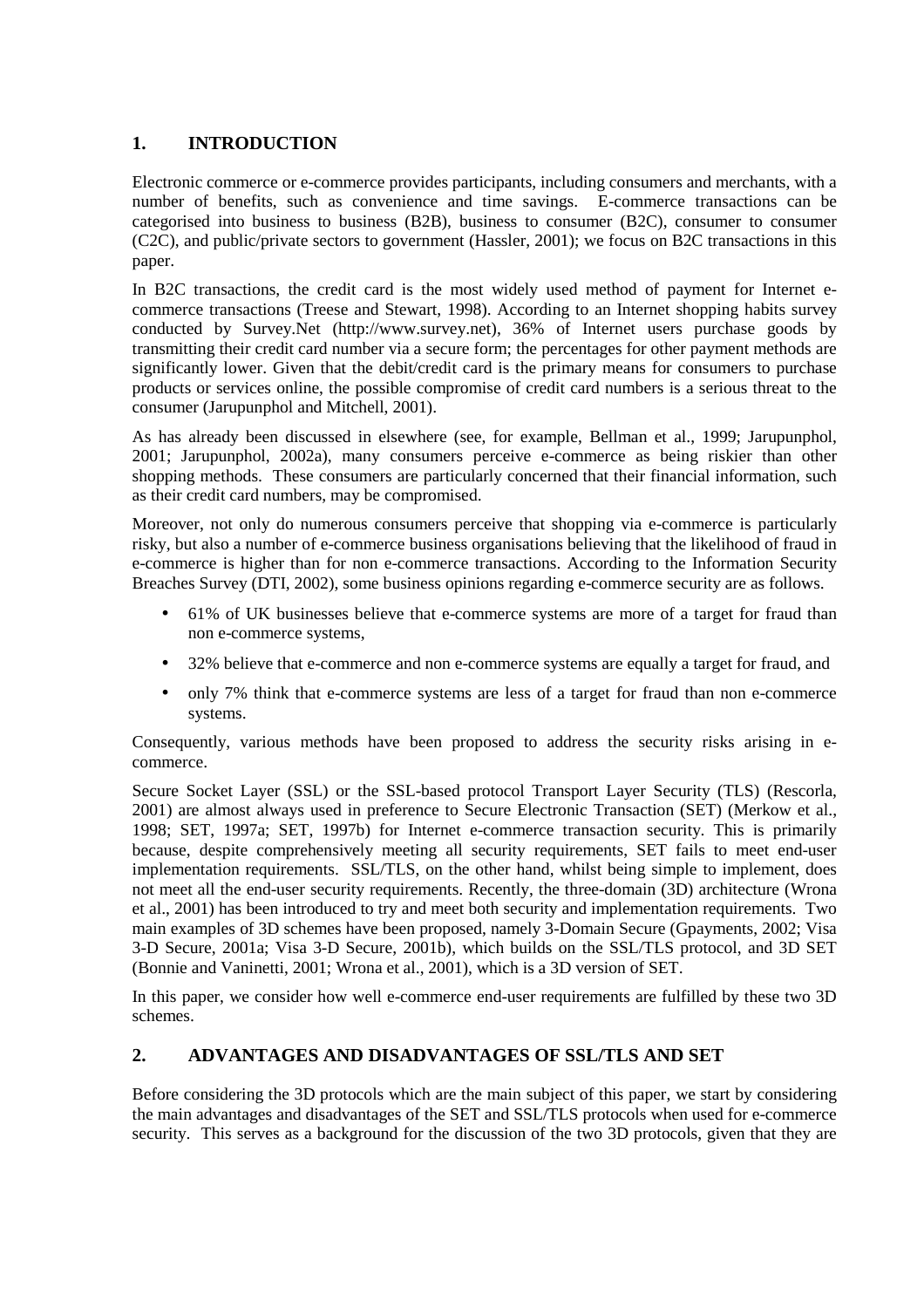based on these schemes. For more detailed discussion of these issues see, for example, Jarupunphol and Mitchell (2002c).

## **2.1. Brief analysis of SSL/TLS**

The main advantages of SSL/TLS, when used to protect e-commerce transactions, are as follows.

- Ease of use for e-commerce end-users. The cardholder can use SSL/TLS completely transparently because it is already built into commonly used web browsers, and merchants can also implement SSL/TLS without changing their payment model in any way.
- The system is not complex, resulting in minimal impact on transaction speed.

The main disadvantages of SSL/TLS for e-commerce are as follows.

- The merchant cannot reliably identify the cardholder. In cases where consumers use a stolen credit card to initiate e-commerce transactions, merchants are responsible for 'card not present' transaction charge backs (Caunter, 2001; Treese and Stewart, 1998).
- Since SSL/TLS only protects the communications link between consumer and merchant, it does nothing to protect sensitive cardholder information whilst it is stored at the merchant server. Merchants therefore need to implement additional security measures to protect the secrecy of this information.
- SSL-based e-commerce permits the merchant to see consumer payment information, potentially causing security concerns to cardholders.

#### **2.2. Brief analysis of SET**

The main advantages of SET are as follows.

- SET ensures the confidentiality of payment information at all stages of transaction processing, including data transmission and data storage.
- SET prevents the merchant from seeing consumer payment information, since the payment information is forwarded to the acquirer in encrypted form (encrypted using the acquirer' s public key).
- To ensure merchant privacy, SET prevents the acquirer from seeing consumer order information stored at the merchant web server.

The main disadvantages of SET are as follows.

- Implementing SET is more costly than SSL/TLS for both consumers and merchants.
- Using SET is much more complicated than using SSL.
- SET does not permit the cardholder to place an order from PCs other than the cardholder's SET-initialised PC because the cardholder' s private key required to conduct a SET trasaction is stored in this PC.
- SET employs complex cryptographic mechanisms that may result in an unacceptable transaction speed.

### **3. THE 3-DOMAIN E-PAYMENT ARCHITECTURE**

Before considering the 3-D Secure and 3D SET payment systems in detail, we introduce the 3-Domain (3D) payment model which underlies them both.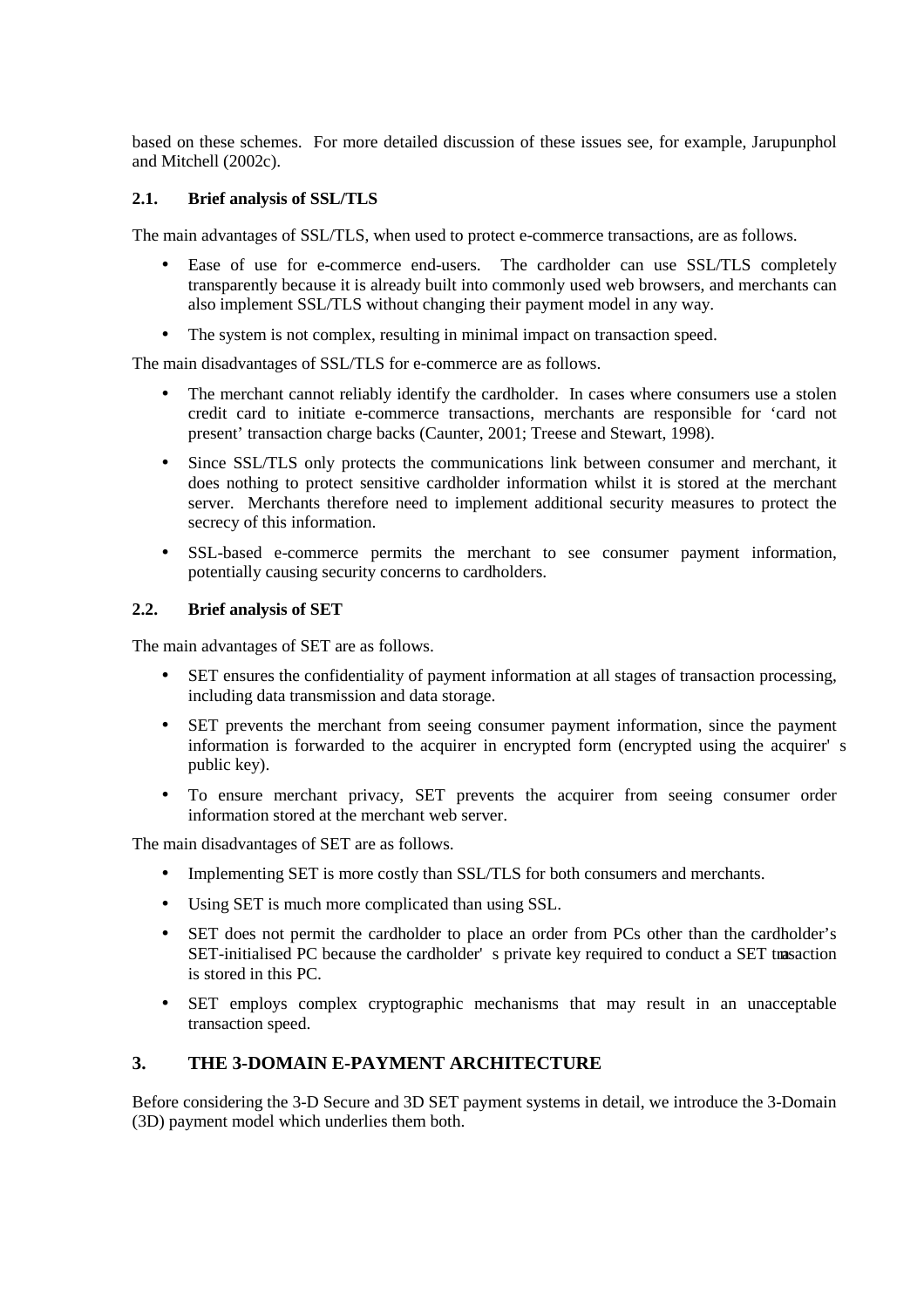#### **3.1. Participants**

In electronic payment systems (Hassler, 2001), there are four main types of participant, namely consumers, merchants, issuers, and acquirers. These roles are also required in 3D-based payment systems. In addition, a payment gateway, which is an entity responsible for providing access to payment authorization functions and for capturing payment information in an online financial exchange, is required.

The roles of these participants can be summarised as follows.

**Consumer (C)** – The entity that purchases products or services from the merchant via the Internet.

**Merchant (M)** – The entity that sells products or services to the consumer via the Internet.

**Issuer (I)** – The entity that issues the consumer a credit card and also responds to an online payment request from the acquirer via the payment gateway.

**Acquirer (A)** – The entity that forwards the payment request from the merchant to the issuer via the payment gateway.

#### **3.2. The three domains**

3-D Secure and 3D SET are built upon the relationships between three 'domains', namely the acquirer, issuer, and interoperability domains (Bounie and Vaninetti, 2001; Visa 3-D Secure, 2002a; Visa 3-D Secure, 2002b; Wrona et al., 2001).

**Acquirer Domain** – The acquirer domain covers the relationship between the merchant and acquirer.

**Issuer Domain** – The issuer domain covers the relationship between the cardholder and the issuer.

**Interoperability Domain** – The relationship between the acquirer and issuer domains is supported by the interoperability domain.

## **4. 3-D SECURE AND 3D SET**

We now give an overview of the 3-D Secure and 3D SET payment systems.

### **4.1. 3-D Secure**

The 3-D Secure payment system can be regarded as the integration of SSL with the 3D model. As mentioned above, when used simply to protect the cardholder-merchant link, SSL/TLS does not provide verification of the cardholder, which can result in credit card fraud at the consumer side. Integration of the 3D architecture with SSL can help address this issue. 3-D Secure, originally known as 3D SSL, was developed by Visa.

In 3-D Secure, the payment gateway, which provides an interface between the merchant/acquirer' s payment system and the Visa proprietary payment network VisaNet, must be implemented in the acquirer domain (Visa 3-D Secure, 2002b). Merchants are responsible for installing an SSL/TLS Merchant Plug-In (MPI) at their servers, as would normally be the case if they wish to implement SSL/TLS for consumer-merchant communication protection. For 3-D Secure, this MPI is required to have additional functions to handle communication with a centralized Visa directory (GPayments (2001; Gpayments, 2002).

Within the Issuer domain, each card issuer is required to maintain a special server known as the Access Control Server (ACS). The ACS is used to support cardholder authentication.

The Visa directory is a server in the Interoperability domain, used to enable communications between merchant servers and card issuers.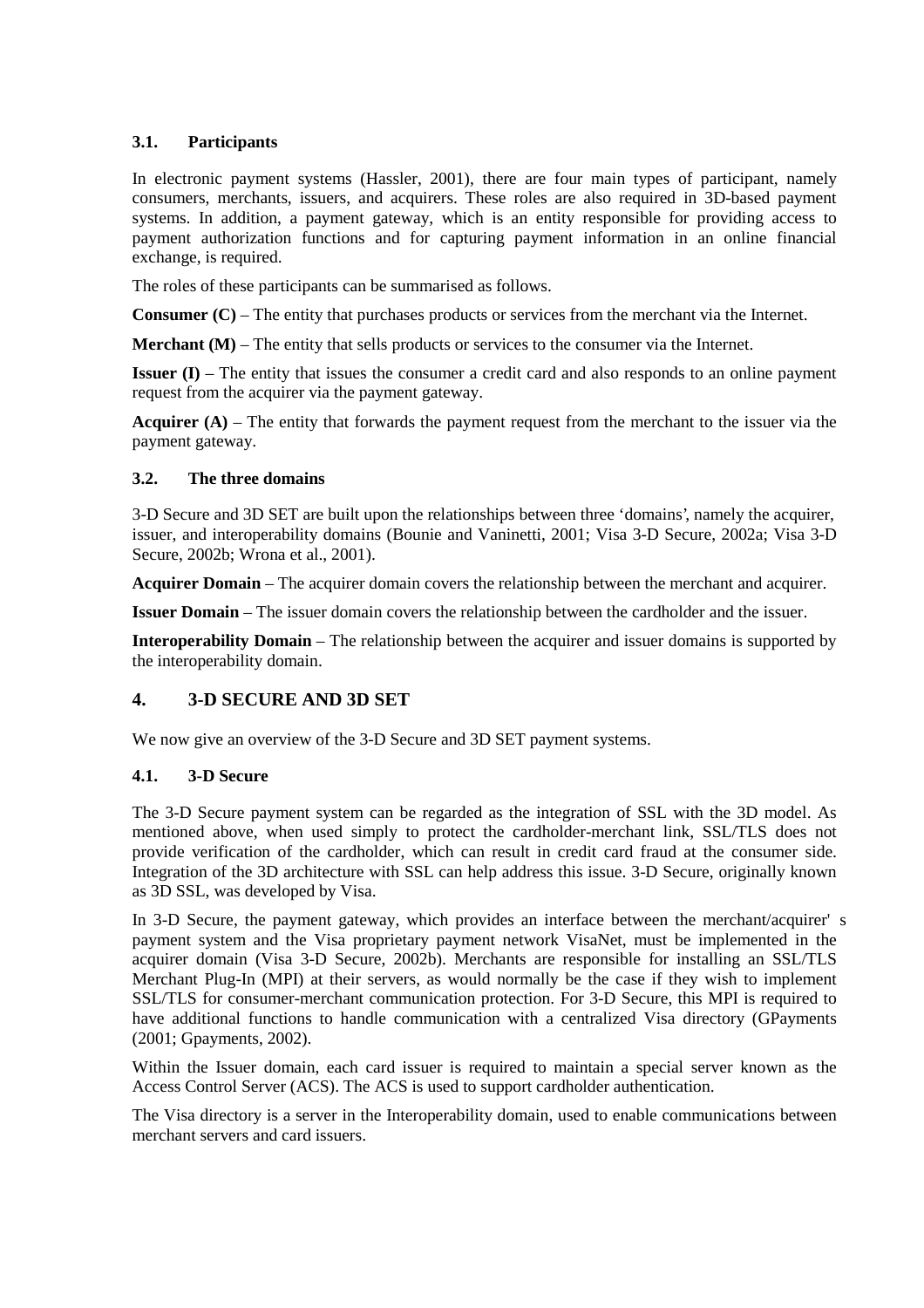To protect the security of communications between the various entities, 3-D Secure requires the following links to be protected using SSL/TLS: cardholder-merchant, cardholder-ACS, merchant-Visa Directory, and Visa Directory-ACS, Visa 3-D Secure (2002b).

Figure 1 shows how 3-D Secure operates (Visa 3-D Secure, 2002a; Visa 3-D Secure, 2002b; Wrona et al., 2001) (see also the explanation below the figure). The numbered steps shown in figure 1 are explained below. In this explanation, C, M, I, A and VDir denote the Cardholder, Merchant, Issuer, Acquirer and Visa directory respectively.



**Figure 1**: The 3-D Secure transaction procedure

 $C \rightarrow M$ : The cardholder submits a checkout request (CR) to the merchant when the details of a transaction have been decided. In this process, all purchasing information transmitted to the merchant server will be protected by SSL/TLS.

 $M \rightarrow V$ Dir: After the purchase information has been transmitted to the merchant server, the MPI at the merchant server sends a request to the Visa directory for the URL of the ACS of the issuer of the card.

VDir $\rightarrow$ I: The Visa directory checks the validity of the card and queries its participation in the 3-D Secure scheme with the ACS at the issuer server.

I -> VDir: The issuer sends a confirmation message (CM) to the Visa directory confirming the validity of the card details.

 $VDir \rightarrow M$ : The URL of the issuer's ACS (LACS) is sent to the MPI.

 $M \rightarrow C \rightarrow I$ : The MPI redirects the cardholder browser to the issuer's ACS.

I $\rightarrow$ C: The issuer's ACS requests secret authentication (SA) information, such as username and password, from the cardholder.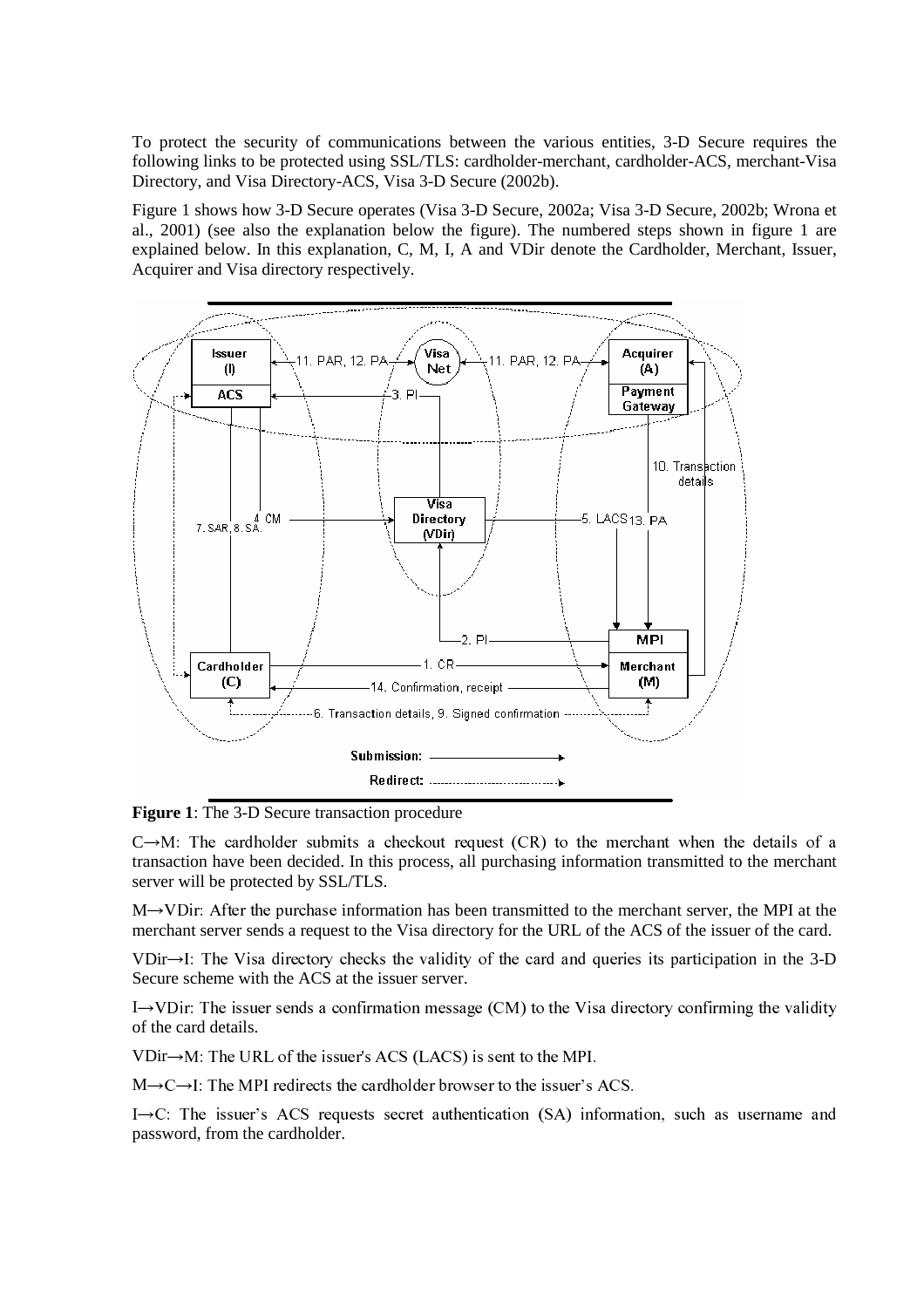$C\rightarrow I$ : The cardholder enters his/her SA into the browser on his/her PC, from where it is sent to the issuer's ACS.

I $\rightarrow$ C $\rightarrow$ M: If the cardholder validation process is successful, the issuer's ACS redirects the cardholder browser back to the MPI and sends a payment verification signed by the issuer.

 $M\rightarrow A$ : The merchant transmits transaction details to the acquirer to request payment authorisation (PA) as in a 'normal' Internet transaction.

 $A \rightarrow I$ : The acquirer sends a payment authorisation request (PAR) to the issuer via Visanet.

I $\rightarrow$ A: The issuer responds by sending a PA to the acquirer.

 $A \rightarrow M$ : The acquirer sends the PA details back to the merchant.

 $M\rightarrow I$ : The merchant confirms the transaction and issues a receipt to the cardholder.

#### **4.2. 3D SET**

3D SET (Server-based SET) is another 3D payment scheme that predates 3-D Secure. 3D SET was developed by a number of SET software vendors (Gpayments, 2001), and maps the SET payment system into the 3D model. As a replacement for the traditional SET digital wallet that must be stored at a consumer PC, 3D SET uses a SET Wallet Server in the issuer domain. The cardholder' s certificate is also securely stored at the issuer' s secure server.

Within the acquirer domain, there is no need for the merchant to have a certificate installed at the merchant server. As in the issuer domain, the acquirer stores the merchant' s certificate and implements the payment gateway at the acquirer secure server.

Figure 2 shows how 3D SET operates. The 3D SET transaction procedure involves the following main steps, as indicated in Figure 2. In this explanation, and as previously, C, M, I and A denote the Cardholder, Merchant, Issuer and Acquirer respectively.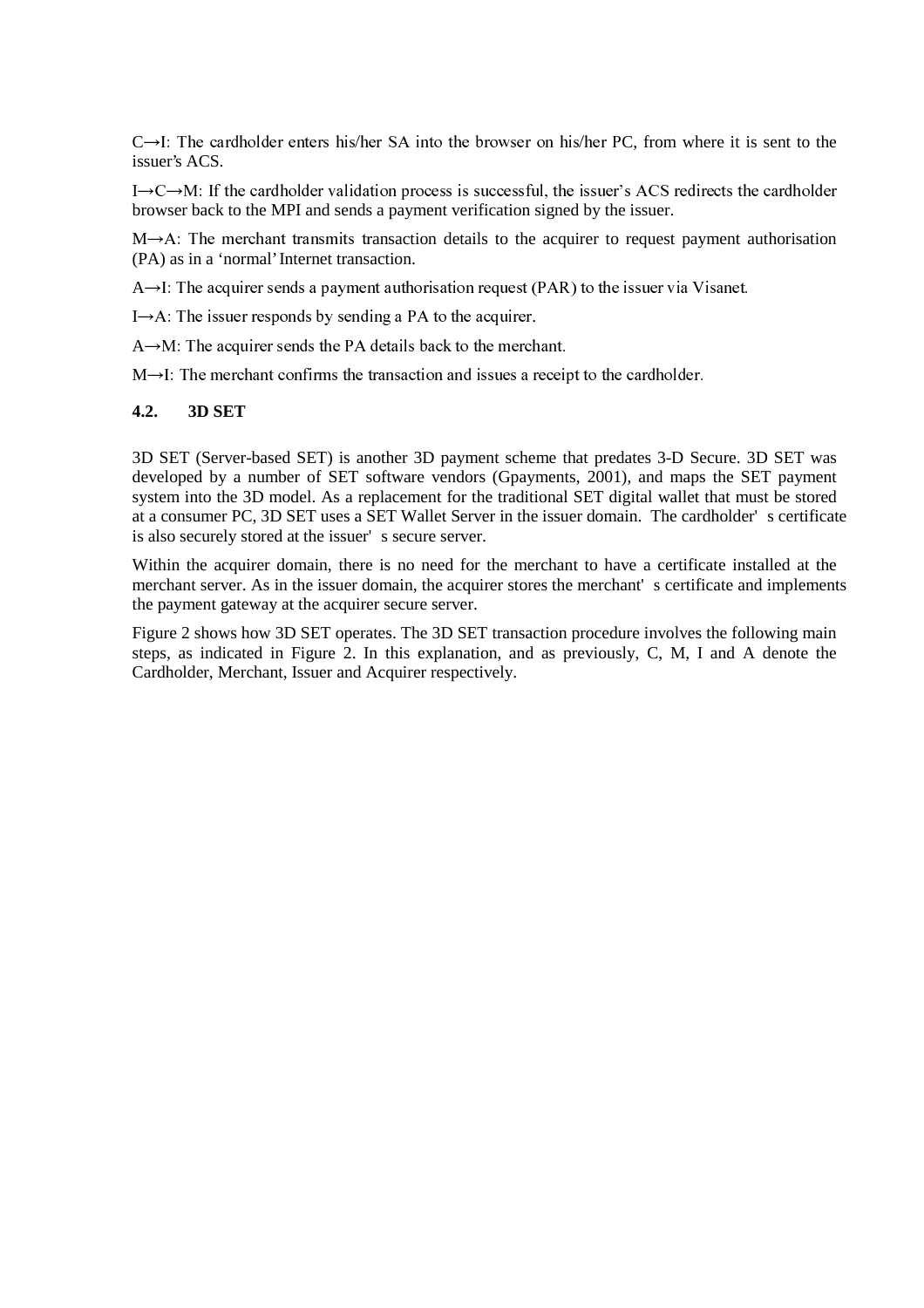

**Figure 2**: The 3D SET transaction procedure

 $C \rightarrow M$ : The cardholder passes a SET request (SR) message to the merchant.

 $M \rightarrow C$ : The merchant sends a SET Wake-up (SW) message to the cardholder.

 $C\rightarrow I$ : The cardholder's browser redirects the (SW) message to the SET Wallet Server at the issuer.

 $I \rightarrow C$ : The issuer displays a window to the cardholder containing the payment information (PI), and requests entry of secret authentication information (SAR).

 $C\rightarrow I$ : The cardholder enters the secret authentication (SA) information. If the verification is successful, the issuer will perform the SET transaction.

 $C \rightarrow M$ : The cardholder browser is redirected back to the merchant after the cardholder authentication process is completed.

 $M \rightarrow A$ : The merchant sends the payment authorization request (PAR) to the acquirer.

 $A \rightarrow I$ : The acquirer forwards the PAR to the issuer.

I $\rightarrow$ A: The issuer responds with a payment authorisation (PA) to the acquirer.

 $A \rightarrow M$ : The acquirer confirms authorisation of the transaction to the merchant.

 $M \rightarrow C$ : The merchant confirms the transaction and issues a receipt to the cardholder.

## **5. OVERVIEW OF E-COMMERCE END-USER REQUIREMENTS FOR E-PAYMENT SCHEMES**

This paper measures the effectiveness of the proposed 3D protocols against e-commerce end-user requirements. The end-user requirements must therefore first be defined. Note that e-commerce endusers here include both consumers who use the Internet to purchase products or services, and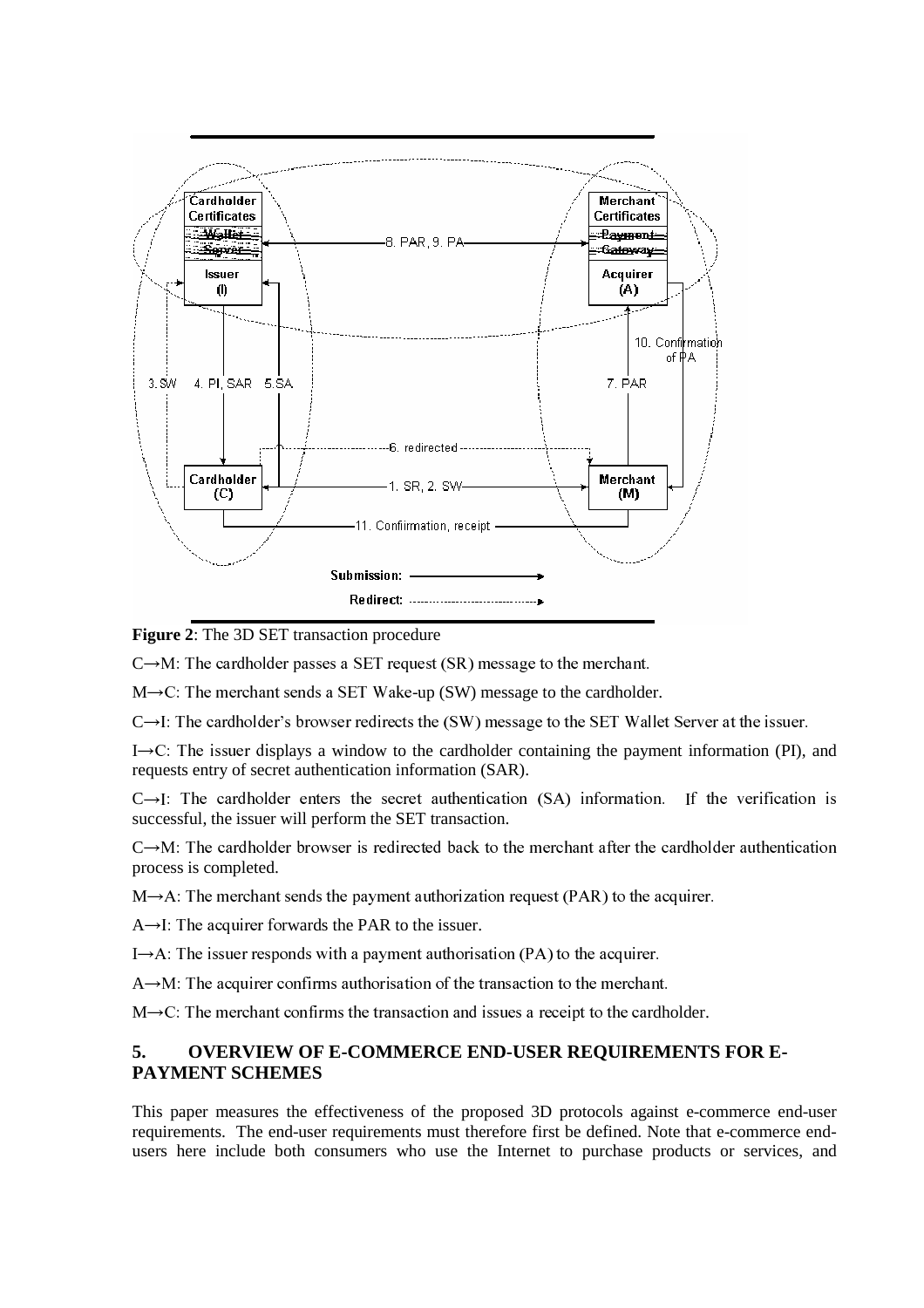merchants who provide such services to consumers. Understanding end-user requirements, however, is very complicated, since end-user perceptions of innovative technologies can be influenced by various factors, including via the members of a social system (Roger, 1983).

In order to get a clear picture of e-commerce end-user requirements, we divide requirements into different categories. In particular we focus here on security requirements and implementation requirements. There are reasons to believe that these are two particularly important categories of requirements. First note that security requirements have driven the design of such systems as SET, and it is perceptions about the security, or more precisely the lack of security, that prevent many potential users of e-commerce from engaging in it.

Second, observe that, as pointed out in Jarupunphol and Mitchell (2002b, 2002d), SET has failed to meet e-commerce end-user requirements because of implementation issues, in spite of providing a full set of security services. Thus, despite the fact that the end-users are very concerned about the security of their sensitive information, system developers cannot ignore implementation factors.

#### **5.1. Security requirements for e-payment schemes**

Hassler (2001) states that security requirements for electronic payment systems include confidentiality, integrity, authentication, and non-repudiation. Following this approach, the following security requirements can be identified for the e-commerce end-users.

- Payment confidentiality Consumer financial information must be kept confidential, including during transmission and storage. Here, the consumer is the entity requiring the confidentiality service, while the merchant is the entity providing the service.
- Payment integrity The integrity of the transaction must be protected, including during transmission and storage. Both consumer and merchant require this service.
- Entity authentication Both consumers and merchants require entity authentication services in order to verify the identity of the entities with whom they are dealing.
- Non-repudiation The transaction must have such services that enable one party to prevent another party denying having taken a particular action, e.g. sending order/payment information, confirmation of order/payment. Both consumer and merchant also require this service.

#### **5.2. Implementation requirements for e-payment schemes**

We focus here on the major barriers causing implementation failures in SET schemes (Jarupunphol and Mitchell, 2002b, 2002d) including usability, flexibility, affordability, speed of transaction, and interoperability. Apart from these requirements, it is important to consider another major factor, namely whether e-commerce end-users can actually use the payment scheme. That is, is the system ready for the consumer and merchant to implement? Thus we also consider availability as one of the implementation requirements.

In addition to availability, reliability is also an important factor to be considered, as it ensures that the software or system will perform appropriately. In (IEEE STD610.12, 1990; Musa and Everett, 1990; Whittaker and Voas, 2000), software reliability is defined as the probability that software will not cause the failure of a system for a specified time under specified conditions. Furthermore, data input and output must be correctly displayed by the given functions. In e-commerce, this means that the data inputs of consumers (e.g. order, payment, and billing information) and merchant transaction information must be correctly displayed to consumers by their Web browser.

Hence the following end-user implementation requirements can be identified.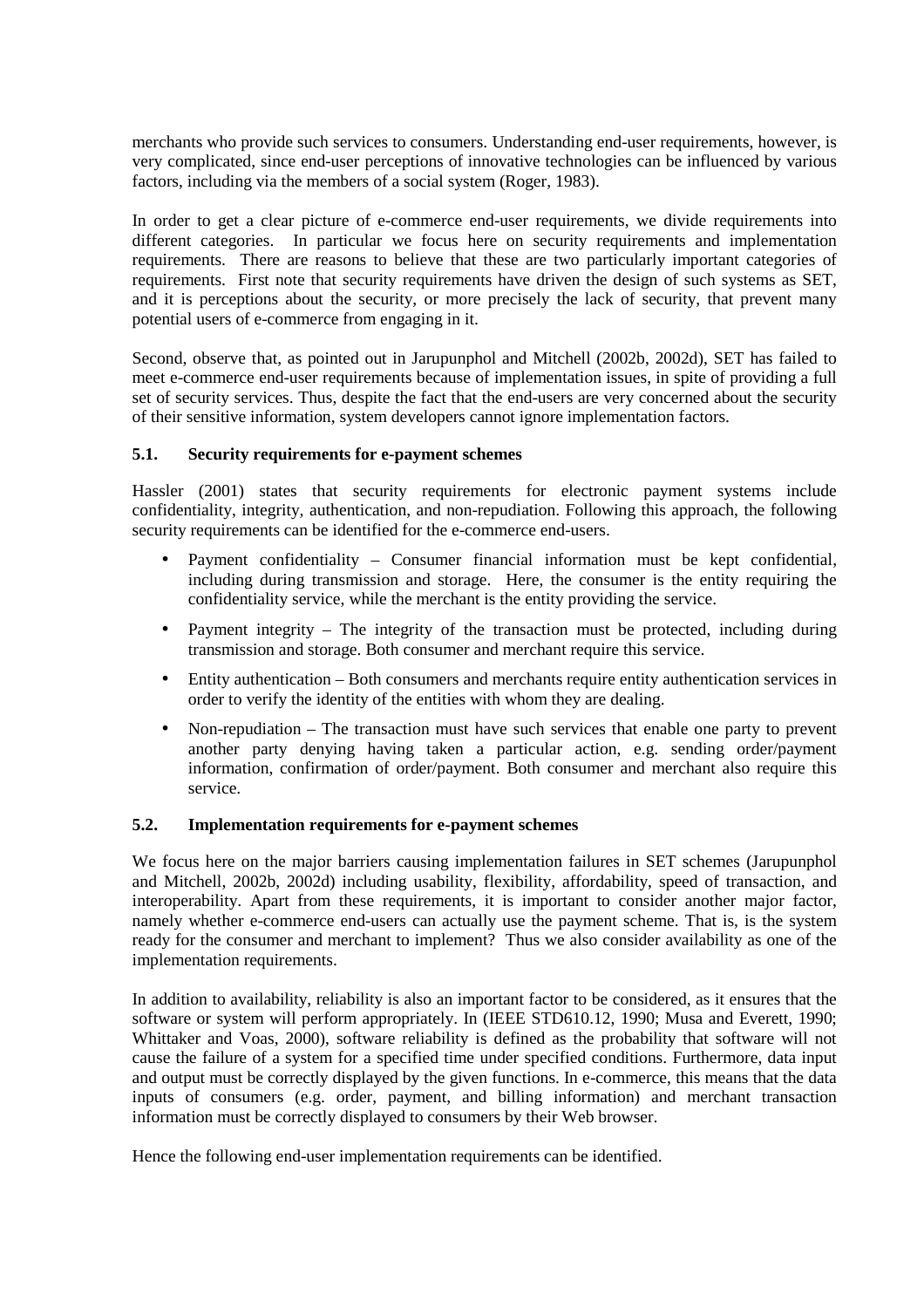- Usability The system must be easy to implement, including installation. The consumer requires the card issuer and merchant to provide a secure system that is not complex, while the merchant requires the acquirer and security software developers to provide a simple application that meets the security requirements.
- Flexibility The system must allow e-commerce consumers to order products or services from any location, and not just from one PC. Here, the consumer is the entity requiring the flexibility service, while the merchant is the entity providing the service.
- Affordability The costs of implementing and using the system must be affordable for consumers and merchants, since these end-users are unlikely to be prepared to pay significantly extra to participate in Internet e-commerce transactions. For example, consumers are not willing to pay for a digital certificate in order to conduct e-commerce transactions although it is required in some e-payment scheme such a SET (Jarupunphol and Mitchell, 2002d). Merchants will also not wish to invest significantly in engineering e-payment infrastructure (Treese and Stewart, 1998).
- Reliability The system must be reliable since it is used for the transmission and manipulation of sensitive information.
- Availability The system must be available when needed.
- Speed of transaction The transaction speed must be acceptable for e-commerce end-users.
- Interoperability The system must be interoperable between different computing platforms, web browsers and server software packages in order to enable its use by the widest possible spectrum of e-commerce consumers and merchants.

## **6. ASSESSING 3-D SECURE AND 3D SET AGAINST THE END-USER REQUIREMENTS**

We now measure 3-D Secure and 3D SET against the e-commerce end-user requirements identified in the previous section.

#### **6.1. Security requirements**

We first consider the security requirements identified in Section 5.2.

**Confidentiality** Both 3-D Secure and 3D SET provide for the encryption of payment information using state of the art cryptographic techniques. Note, however, that in 3-D Secure the merchant has access to all the consumer's payment information, just as would be the case in today's typical environment, where SSL/TLS is used to protect the customer-merchant Internet link.

**Integrity** Although traditional SSL alone cannot provide payment integrity for stored data, 3-D Secure can address this problem, since the payment information (PI) must be authorised and signed by the issuer prior to passing to the merchant. In 3D SET, the integrity provisions supported by SET still apply, although the process is performed via the interoperability domain where the issuer holds the cardholder's certificate and the acquirer holds the merchant' s certificate.

**End entity verification** Both 3-D Secure and 3D SET provide a measure of mutual authentication between merchant and consumer. In 3-D Secure, authentication of merchant to cardholder is supported by the use of SSL, whereas authentication of cardholder to merchant is performed indirectly through the use of the ACS (that is, the ACS vouches to the merchant that it has authenticated the cardholder). In 3D SET, the issuer authenticates the cardholder, and the acquirer is responsible for ensuring that it is communicating with the correct merchant, and hence mutual authentication is therefore performed via the interoperability domain.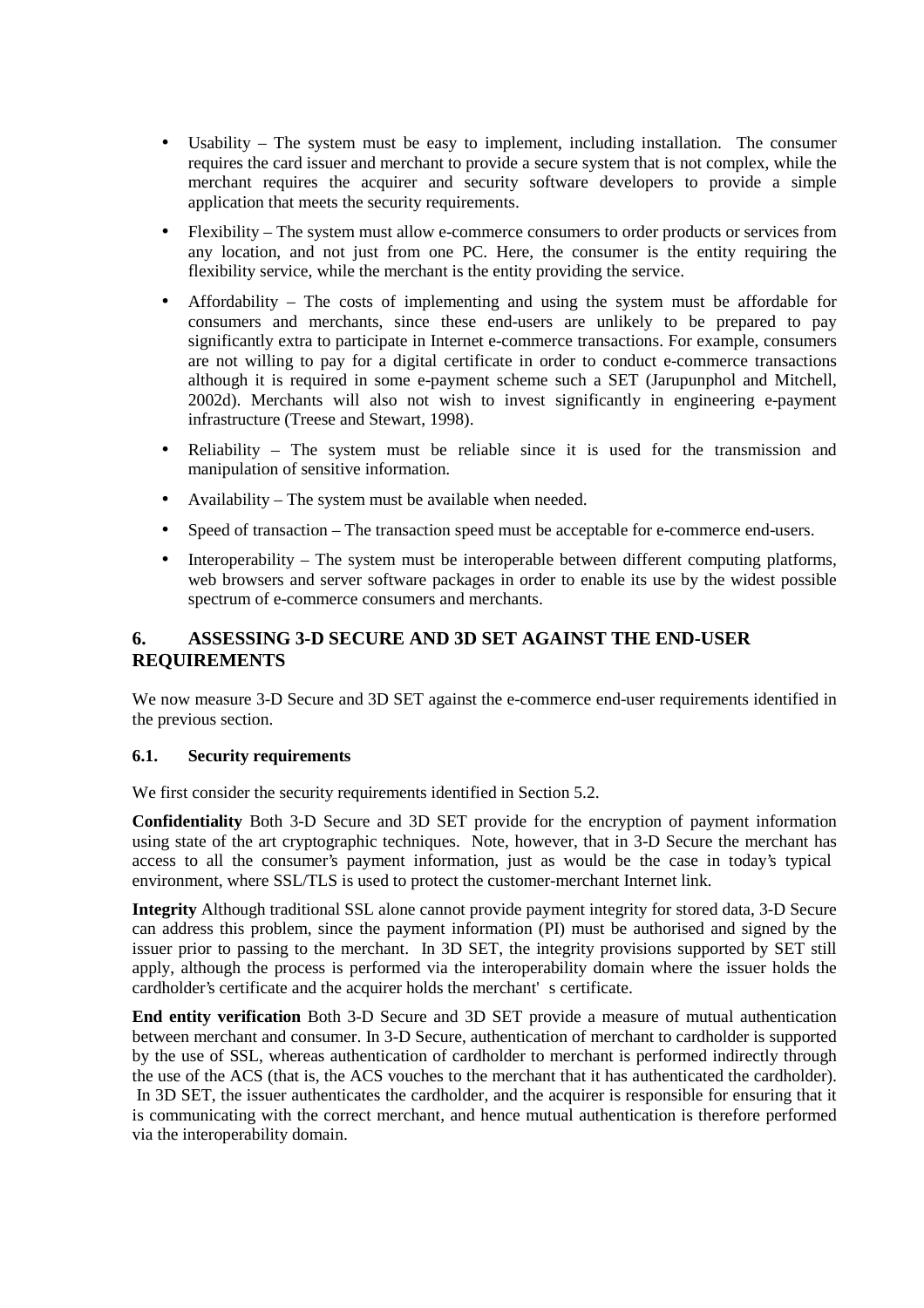**Non-repudiation** Because of the end entity verification mechanisms provided by both 3-D Secure and 3D SET, consumers and merchants cannot deny having participated in a completed transaction. The consumer cannot deny ordering products or services from the merchant, and the merchant also cannot deny having received the consumer order. Hence both 3-D Secure and 3D SET effectively meet consumer and merchant security requirements.

### **6.2. Implementation requirements**

3-D Secure and 3D SET are next further assessed against the implementation requirements identified in Section 5.3.

**Usability** 3-D Secure has the major advantage for the merchant that it preserves the payment model used for existing SSL/TLS-protected e-commerce transactions. Initialisation is also simple for both merchant and cardholder; the merchant simply needs to install a special plug-in on his/her server, and the cardholder needs no special software and must simply follow an on-line enrolment process with the card issuer, using a 'standard' web browser.

3D SET is also simple to initialise, since the cardholder does not need to generate his/her own key pair and obtain a certificate – all this is taken care of by the card issuer. Similarly, the merchant initialisation is also simple, since the acquirer takes care of the key management and certification for the merchant. However, unlike 3-D Secure, the payment model for 3D SET is now different to the current mode of operation, and more significant changes will be necessary to the payment application running on the merchant server.

**Flexibility** Both 3-D Secure and 3D SET have the desirable property that they can be used from any PC, as is currently the case for e-commerce transactions relying simply on SSL/TLS for cardholdermerchant communications security. This is achieved since neither of these 3D schemes require special software or keying material to be installed on the e-commerce PC.

**Affordability** In 3D SET, merchants are still required to have a point-of-sale (POS) application to send a SET Wake-up message in reply to a SET request message from the cardholder. In addition, the POS application is also used in order to communicate with the payment gateway installed at the acquirer' s server. Although it is not clear whether consumers need to pay for their 3D SET certificate, we assume here that there is more investment in using 3D SET than using 3-D Secure because of the requirement for the POS application at the merchant web server.

**Reliability** The 3-D Secure Merchant Plug-In and the merchant software for 3D SET must also perform their functions correctly. Although implementation failures of these 3D protocols have not yet been reported, this is not surprising because of their recent emergence. Nevertheless, it can reasonably be assumed that the likelihood of system failures is low, since these two 3D protocols are supported by large reputable organisations.

Of course, whilst the presence of incorrect functionality in security critical elements of implementations of the 3D schemes is unlikely, there is still a significant possibility that accidental vulnerabilities will be present in implementations of the schemes. Past experience indicates that it is very difficult to produce software which does not possess vulnerabilities (e.g. arising through buffer overflows) exploitable by malicious software.

**Availability** One of the major issues with SET is the problem of availability. Consumers can perform all the work of installing SET on their PC, but they cannot use it unless merchants also install SET at their servers. Consumers will certainly not wish to go to the trouble of performing the installation unless they are convinced that SET will be of immediate practical benefit to them. In exactly the same way, merchants will not wish to invest in a costly SET implementation unless they are convinced that a significant number of consumers will have the necessary SET installation to use their SET transaction service.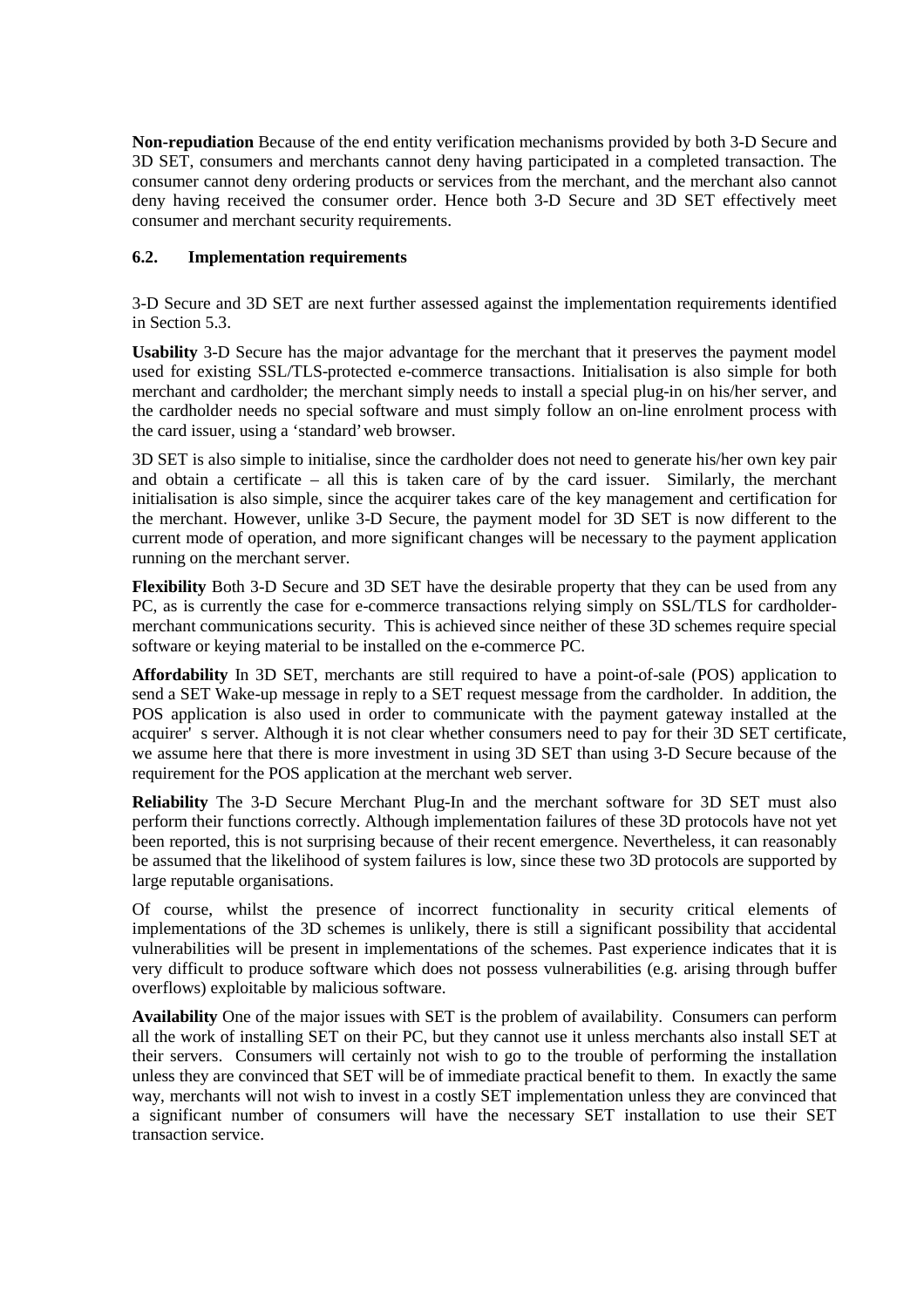This issue is to a large extent avoided by 3-D Secure. Of course, as with any such system, 3-D Secure requires card issuers and acquirers to implement the system before anyone else – however, there are a relatively small number of such entities. Once the acquirer and issuer support is in place, merchants can install 3-D Secure in the knowledge that consumers will be immediately capable of using the system, since consumers do not need to install any new software on their PC (they simply need to carry out a simple registration process which can be totally web based). Equally, consumers will be relatively happy to perform a simple web registration process, since the time required will be minimal, and there will be no software to install or letters to write. Thus availability should not be an issue for 3-D Secure.

Similar arguments apply to 3D SET. Customers can be enrolled using a simple process, and it will be much simpler to convince merchants that the (smaller) investment necessary to use 3D SET will have a speedy return. However, it is also true that, as discussed under 'Usability' above, since Merchants will have to adopt a somewhat different payment model to use 3D SET, there are greater availability issues with this scheme than with 3-D Secure.

**Speed of transaction** 3-D Secure primarily employs SSL/TLS (Visa 3-D Secure, 2002b) to meet security requirements. Apart from this, in 3-D Secure there are other features that may affect the transaction performance, including using the Visa Directory and the Issuer ACS to verify the cardholder's identity.

By contrast, 3D SET uses complex cryptographic mechanisms to secure entire e-commerce transactions, e.g. certification among participants, protection mechanisms for consumer and merchant sensitive information, etc.

It is difficult to decide which 3D scheme is more effective with regard to transaction speed, for the following reasons.

- It is possible for Issuer and Acquirer servers to perform SET operations very quickly, as long as appropriate hardware and software are used.
- In both schemes the central servers may prove to be a bottleneck.
- Apart from software/hardware requirements, high-speed networking is required to enable the various necessary interactions to be performed quickly.

**Interoperability** How well 3-D Secure and 3D SET meet the interoperability requirement remains unproven, since the two systems have not yet been widely deployed. However, since neither system relies on special software being installed on the consumer PC, and instead makes use of 'standard' browser features, interoperability issues are less likely to arise.

In 3-D Secure, the only remaining problems would appear to be merchant – Visa Directory interactions. This link is protected using 'standard' means (i.e. SSL/TLS), and also there is only one Visa Directory – thus again interoperability should not be a major problem.

In 3D SET, interoperability between merchant server and acquirer server should not be an issue, since we assume that the merchant software is supplied by the acquirer. This only leaves interactions between issuer and acquirer servers. Whilst interoperability problems could arise here if cryptographic and other SET functionality is provided by different vendors, the numbers of parties involved should be sufficiently small that such problems can be overcome quickly.

In summary, both the 3D schemes would appear to have fewer potential interoperability problems than SET. However, 3-D Secure would appear to offer a slight advantage over 3D SET, given that the complex cryptographic functionality in SET is likely to be one possible cause of interoperability issues.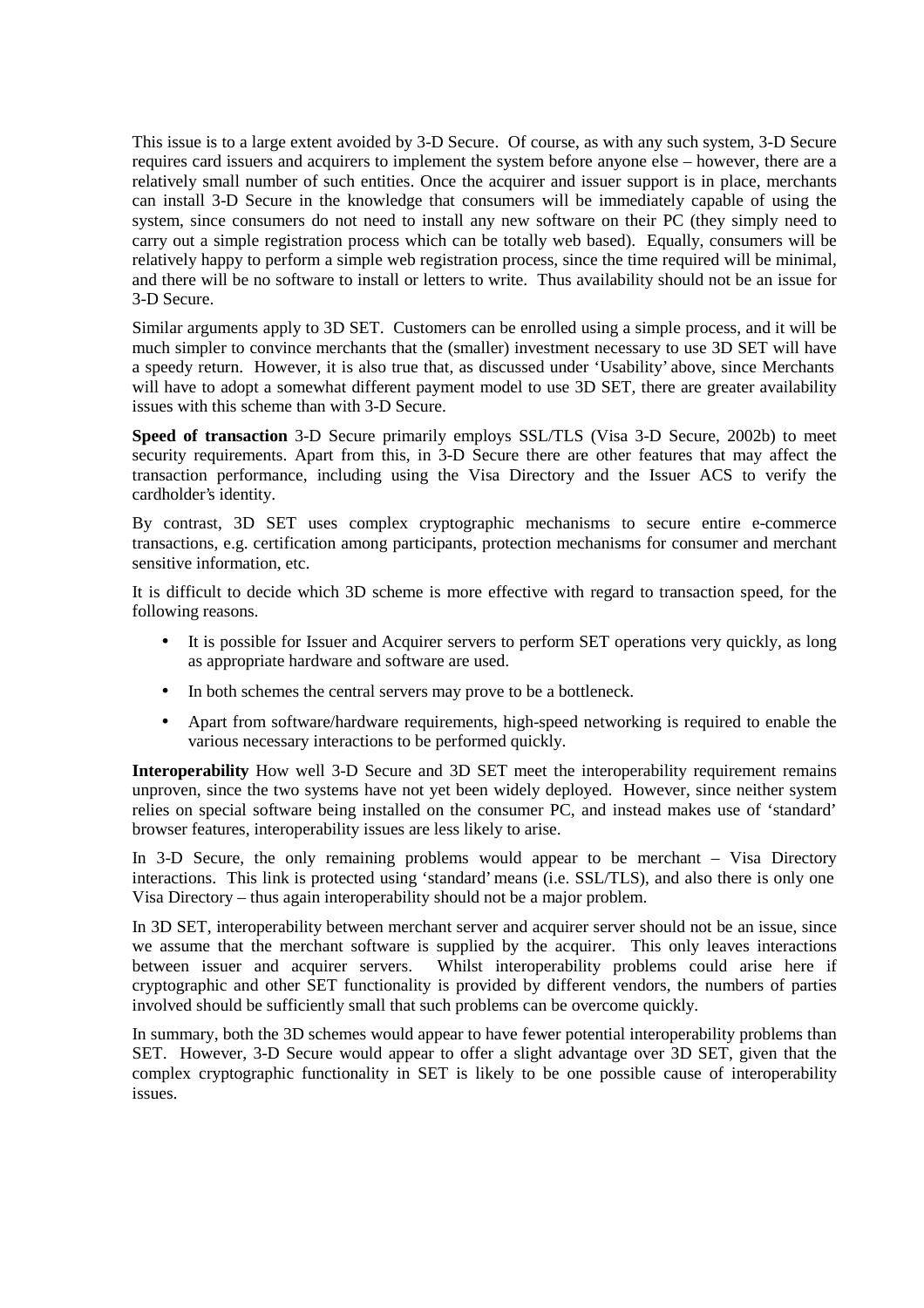#### **6.3. 3-D Secure or 3D SET?**

We now summarise and compare how well the two 3D schemes meet the identified end-user requirements. Table 1 gives a comparison between the two 3D protocols with respect to e-commerce end-user requirements.

| <b>Requirements</b> | <b>E-commerce end-users</b> |                                   |                  |                        | <b>Effectiveness</b> | <b>Comments</b>                                     |
|---------------------|-----------------------------|-----------------------------------|------------------|------------------------|----------------------|-----------------------------------------------------|
|                     | <b>Consumer</b>             |                                   | Merchant         |                        | against end-users    |                                                     |
| <b>Security</b>     | 3D<br><b>SET</b>            | $3-D$<br><b>Secure</b>            | 3D<br><b>SET</b> | $3-D$<br><b>Secure</b> |                      |                                                     |
| Confidentiality     | Yes                         | Yes*                              | Yes              | Yes                    | 3D SET (marginally)  | The merchant has access to all                      |
|                     |                             |                                   |                  |                        |                      | the consumer's payment                              |
|                     |                             |                                   |                  |                        |                      | information                                         |
| Integrity           | Yes                         | Yes                               | Yes              | Yes                    | Equally effective    | Both 3D SET and 3-D Secure<br>meet the requirements |
| Verification        | Yes                         | Yes                               | Yes              | Yes                    | Equally effective    | Both 3D SET and 3-D Secure                          |
|                     |                             |                                   |                  |                        |                      | meet the requirements                               |
| Non-repudiation     | Yes                         | Yes                               | Yes              | Yes                    | Equally effective    | Both 3D SET and 3-D Secure                          |
|                     |                             |                                   |                  |                        |                      | meet the requirements                               |
| Implementation      | 3D<br><b>SET</b>            | $\overline{3-D}$<br><b>Secure</b> | 3D<br><b>SET</b> | $3-D$<br><b>Secure</b> |                      |                                                     |
| Usability           | Yes                         | Yes                               | Yes*             | Yes                    | 3-D Secure           | The payment model for 3D                            |
|                     |                             |                                   |                  |                        |                      | SET is different to the current                     |
|                     |                             |                                   |                  |                        |                      | mode of operation                                   |
| Flexibility         | Yes                         | Yes                               | Yes              | Yes                    | Equally effective    | Both 3D SET and 3-D Secure                          |
|                     |                             |                                   |                  |                        |                      | meet the requirements                               |
| Affordability       | Yes                         | Yes                               | Yes*             | Yes                    | 3-D Secure           | More investment in using 3D                         |
|                     |                             |                                   |                  |                        |                      | SET than using 3-D Secure                           |
| Reliability         | Yes                         | Yes                               | Yes              | Yes                    | Equally effective    | Both 3D SET and 3-D Secure                          |
|                     |                             |                                   |                  |                        |                      | meet the requirements                               |
| Availability        | Yes                         | Yes                               | Yes*             | Yes                    | 3-D Secure           | Usability issues                                    |
| Speed of            | $N/A^*$                     | $N/A^*$                           | $N/A^*$          | $N/A^*$                | Unclear              | Appropriate hardware and                            |
| transaction         |                             |                                   |                  |                        |                      | software, bottleneck, high                          |
|                     |                             |                                   |                  |                        |                      | speed networking                                    |
| Interoperability    | Yes                         | Yes                               | Yes              | Yes                    | 3-D Secure           | Cryptographic and other SET                         |
|                     |                             |                                   |                  |                        | (marginally)         | functionality provided by                           |
|                     |                             |                                   |                  |                        |                      | different vendors                                   |

**Table 1**: 3-D Secure and 3D SET versus e-commerce consumer requirements

As can be seen from the table, 3-D Secure and 3D SET can both fulfil end-user security requirements because of the strong cryptographic algorithms deployed by the protocols and the issuer server/cardholder interaction that provides entity verification at the client side (consumer). Thus we suggest that 3-D Secure and 3D SET are equally effective in securing Internet e-commerce transactions, if security is the only concern. Note, however, that 3D SET has a slight advantage with respect to confidentiality since the merchant server does not have access to the cardholder payment details.

However, the differences between 3D SET and 3-D Secure are more significant when we consider the effectiveness of the two schemes in meeting implementation requirements. Although the speed of transaction issue still seems to be a potential barrier to both these 3D schemes, the 3-D Secure scheme appears to be a better fit to the implementation requirements. Nevertheless, apart from certain issues at the merchant side, 3D SET is also capable of meeting end-user requirements.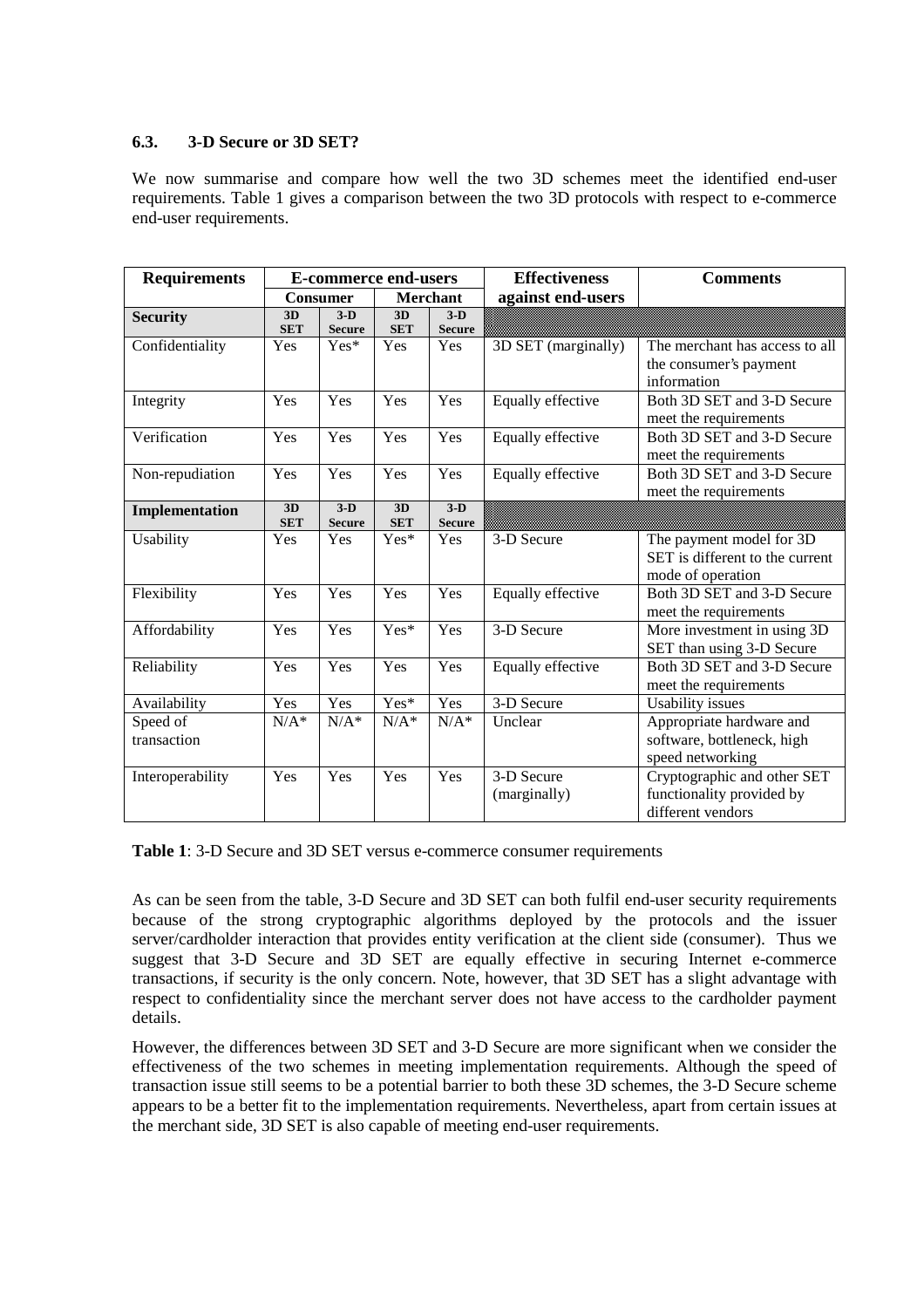These results indicate that, although 3D SET offers slight advantages over 3-D Secure in fulfilling ecommerce end-user security concerns, overall 3D SET performs less well than 3-D Secure in meeting the identified requirements.

### **7. CONCLUDING REMARKS**

As has already been discussed, issues of concern to e-commerce end-users can be addressed by either 3-D Secure or 3D SET. In addition, although both schemes appear to fit well to the identified implementation requirements, 3-D Secure has significant advantages over 3D SET. As a consequence, the 3-D Secure scheme would appear to be more likely to be widely used for future e-payment security.

#### **References**

Bellman, P., Lohse, L., and Johnson, E. J. (1999). Predictors of online buying: Findings from the Wharton virtual test market. *Communications of the ACM*, 42(12):32–38, December.

Bounie, D. andVaninetti, L. (2001). E-Payments: Which Systems in Europe for the Coming Years? ENST. (http://www.enst.fr/egsh/news/fichiers%20pdf/IR13.pdf).

Caunter, N. (2001). The real cost of fraud to e-tailers. Computer Fraud and Security, 2001(8):17.

DTI (2002). *Information Security Breaches Survey 2002*, Department of Trade and Industry (DTI) and PricewaterhouseCoopers.

GPayments (2001). Authentication — The missing element in online payment security. (http://www.gpayments.com/pdfs/GPaymentsAuthenticationWhitepaper.pdf).

GPayments (2002). Visa 3-D Secure vs. MasterCard SPA — A comparison of online authentication standards.

Hassler, V. (2001). Security Fundamentals for E-Commerce. Artech House, Massachusetts.

IEEE STD 610.12 (1990). IEEE STD 610.12-1990 — IEEE Standard Glossary of Software Engineering Terminology.

Jarupunphol, P. and Mitchell, C. J. (2001). Actual and perceived levels of risk in consumer ecommerce. In Proceedings of 2nd International We-B Conference, pages 207–216. Edith Cowan University Press.

Jarupunphol, P. and Mitchell, C. J. (2002a). Consumer risk perceptions in e-commerce. In *Proceedings of UKAIS2002,* pages 308-315. Leeds Metropolitan University, Leeds, April.

Jarupunphol, P. and Mitchell, C. J. (2002b). Failures of SET implementation: What is amiss?. In *Proceedings of 7 th Asia-Pacific Decision Sciences Institute Conference 2002*. ISSN: 1539-1191. National Institute of Development Administration, Bangkok, July.

Jarupunphol, P. and Mitchell, C. J. (2002c). Measuring SSL and SET against e-commerce consumer requirements. In Proceedings of the International Network Conference (INC 2002), pages 323–330. Plymouth University Press, Plymouth, July.

Jarupunphol, P. and Mitchell, C. J. (2002d). The future of SET. In *Proceedings of UKAIS2002*, pages 9-17. Leeds Metropolitan University, Leeds, April.